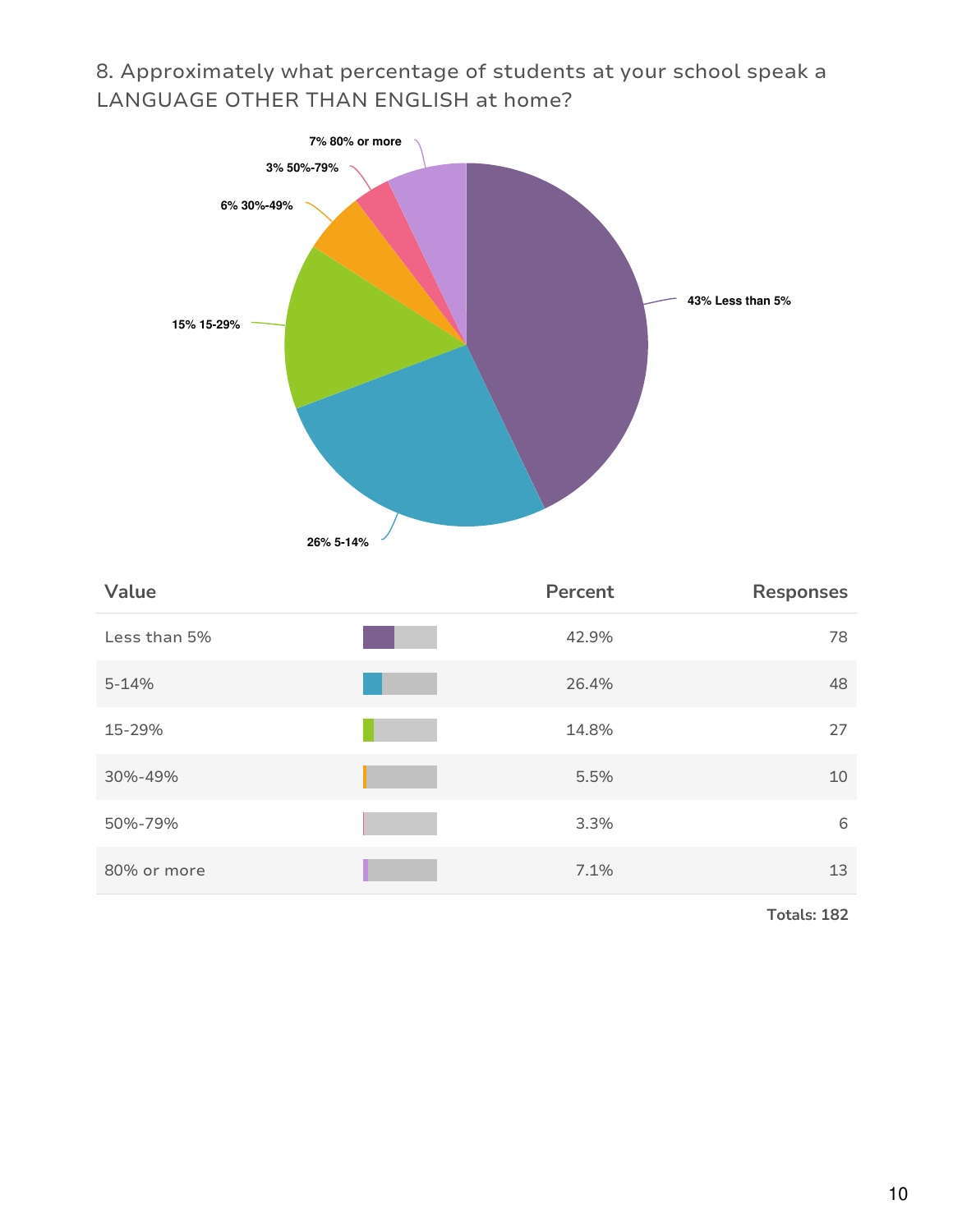16. To what extent is your EMPLOYER APPRECIATIVE of the number of HOURS you work?



| Value                   | Percent | <b>Responses</b> |
|-------------------------|---------|------------------|
| Not at all appreciative | 14.9%   | 15               |
| Slightly appreciative   | 27.7%   | 28               |
| Moderately appreciative | 29.7%   | 30               |
| Very appreciative       | 27.7%   | 28               |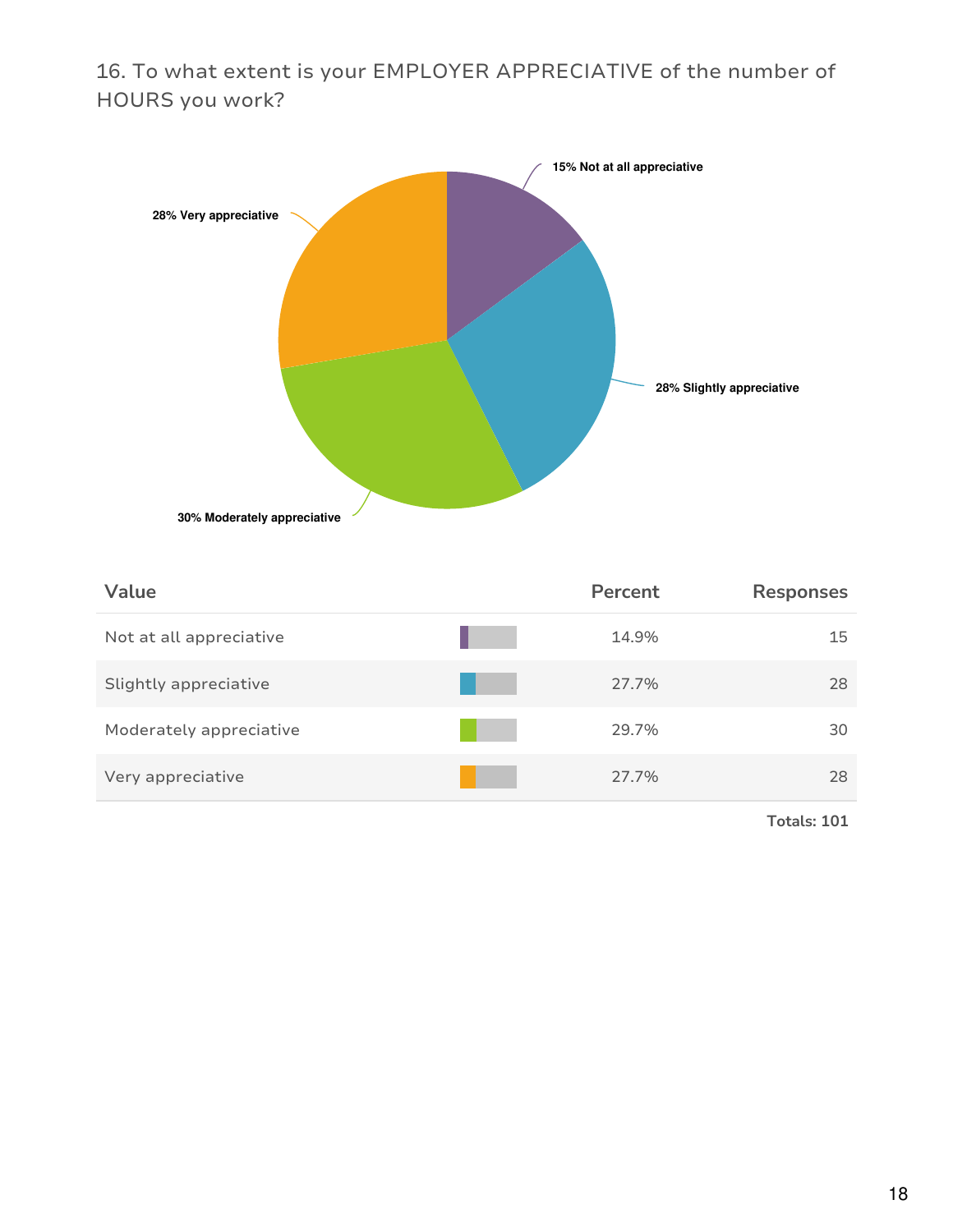## 17. How REFLECTIVE is your CONTRACT of the EXTENT of your work as a school leader?



| Value                 | Percent | <b>Responses</b> |
|-----------------------|---------|------------------|
| Not at all reflective | 19.0%   | 33               |
| Slightly reflective   | 33.9%   | 59               |
| Moderately reflective | 34.5%   | 60               |
| Very reflective       | 12.6%   | 22               |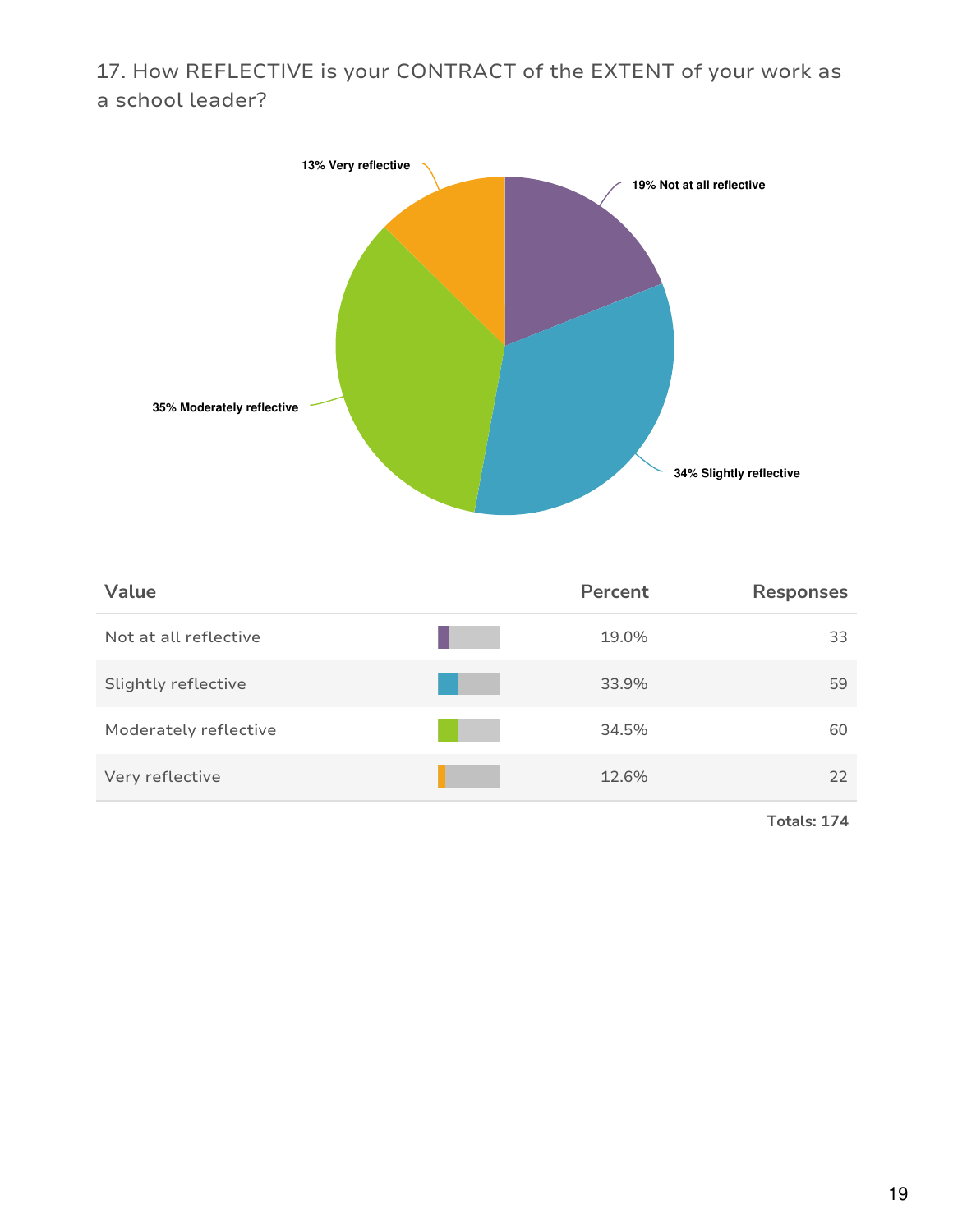20. Given your school's ENROLMENT, how SUFFICIENT or INSUFFICIENT is the SIZE of the LEADERSHIP TEAM at your school?



| Value                 | Percent | <b>Responses</b> |
|-----------------------|---------|------------------|
| Sufficient            | 71.8%   | 125              |
| Somewhat sufficient   | 19.0%   | 33               |
| Somewhat insufficient | 6.3%    | 11               |
| Insufficient          | 2.9%    | 5                |